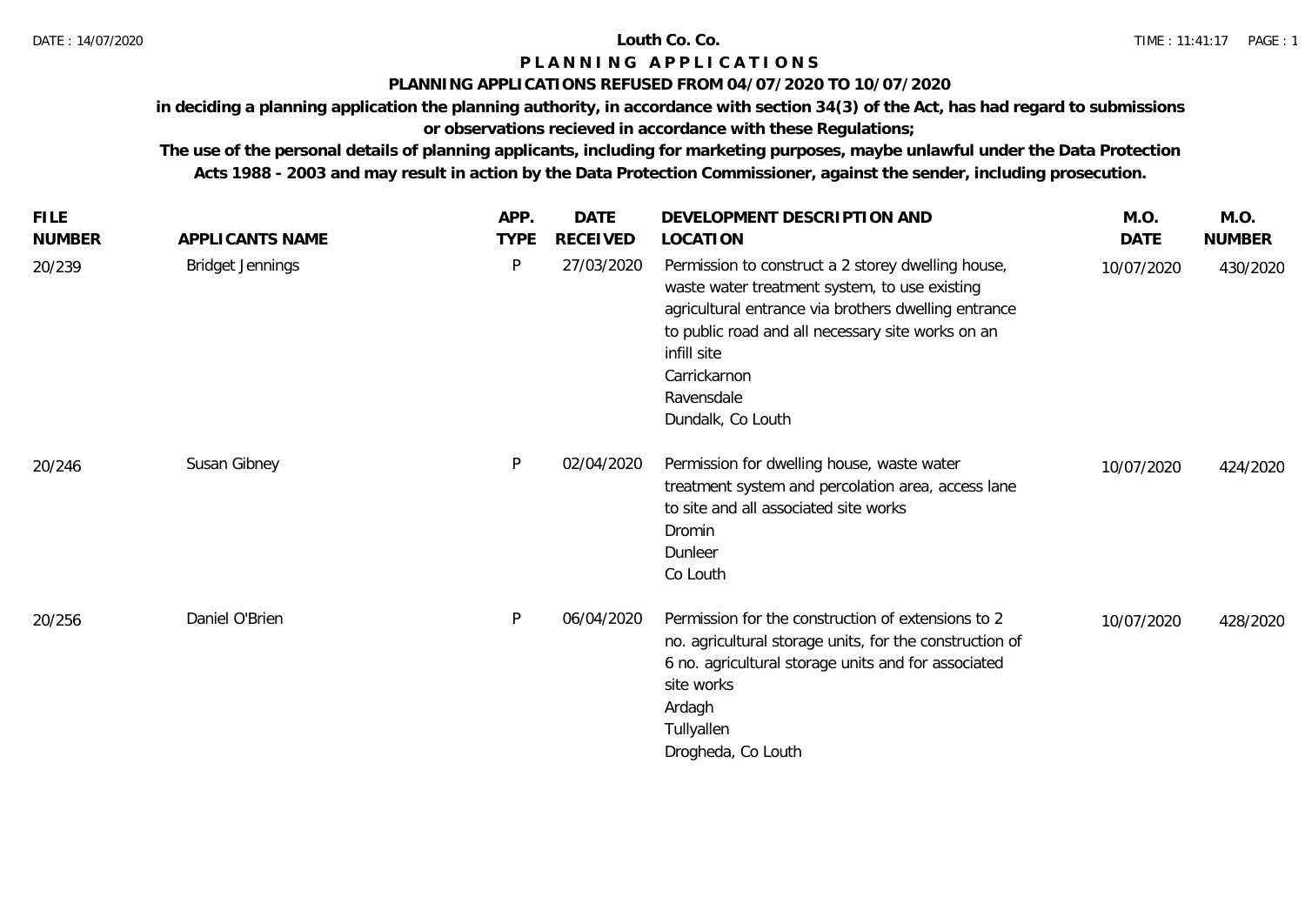### **P L A N N I N G A P P L I C A T I O N S**

### **PLANNING APPLICATIONS REFUSED FROM 04/07/2020 TO 10/07/2020**

**in deciding a planning application the planning authority, in accordance with section 34(3) of the Act, has had regard to submissions** 

# **or observations recieved in accordance with these Regulations;**

**The use of the personal details of planning applicants, including for marketing purposes, maybe unlawful under the Data Protection Acts 1988 - 2003 and may result in action by the Data Protection Commissioner, against the sender, including prosecution.**

| <b>FILE</b><br><b>NUMBER</b> | APPLICANTS NAME     | APP.<br><b>TYPE</b> | <b>DATE</b><br><b>RECEIVED</b> | DEVELOPMENT DESCRIPTION AND<br>LOCATION                                                                                                                                                                                                                                                                                                                                                                                                                                                              | M.O.<br><b>DATE</b> | M.O.<br><b>NUMBER</b> |
|------------------------------|---------------------|---------------------|--------------------------------|------------------------------------------------------------------------------------------------------------------------------------------------------------------------------------------------------------------------------------------------------------------------------------------------------------------------------------------------------------------------------------------------------------------------------------------------------------------------------------------------------|---------------------|-----------------------|
| 20/263                       | Susan O Reilly      | P                   | 08/04/2020                     | Permission to construct split level dwelling,<br>consisting of single storey living accommodation to<br>first floor, domestic double garage and plant room<br>located to the rear of the ground floor, retaining<br>structures and viewing platform to rear also.<br>Permission to construct a new vehicular entrance to<br>site, new boundary treatments, septic tank and<br>percolation area and all associated site development<br>works and services<br>South Commons<br>Carlingford<br>Co Louth | 10/07/2020          | 414/2020              |
| 20/281                       | Antoinette Loughran | $\circ$             | 20/04/2020                     | Outline permission for a dwelling house and all<br>associated site development works<br><b>Clermont Park</b><br>Haggardstown<br>Dundalk, Co Louth                                                                                                                                                                                                                                                                                                                                                    | 10/07/2020          | 410/2020              |
| 20/282                       | Fiona Brennan       | $\overline{O}$      | 20/04/2020                     | Outline permission for one dwelling house, waste<br>water treatment system and all associated site<br>development works<br>Millgrange<br>Greenore<br>Co Louth                                                                                                                                                                                                                                                                                                                                        | 10/07/2020          | 418/2020              |